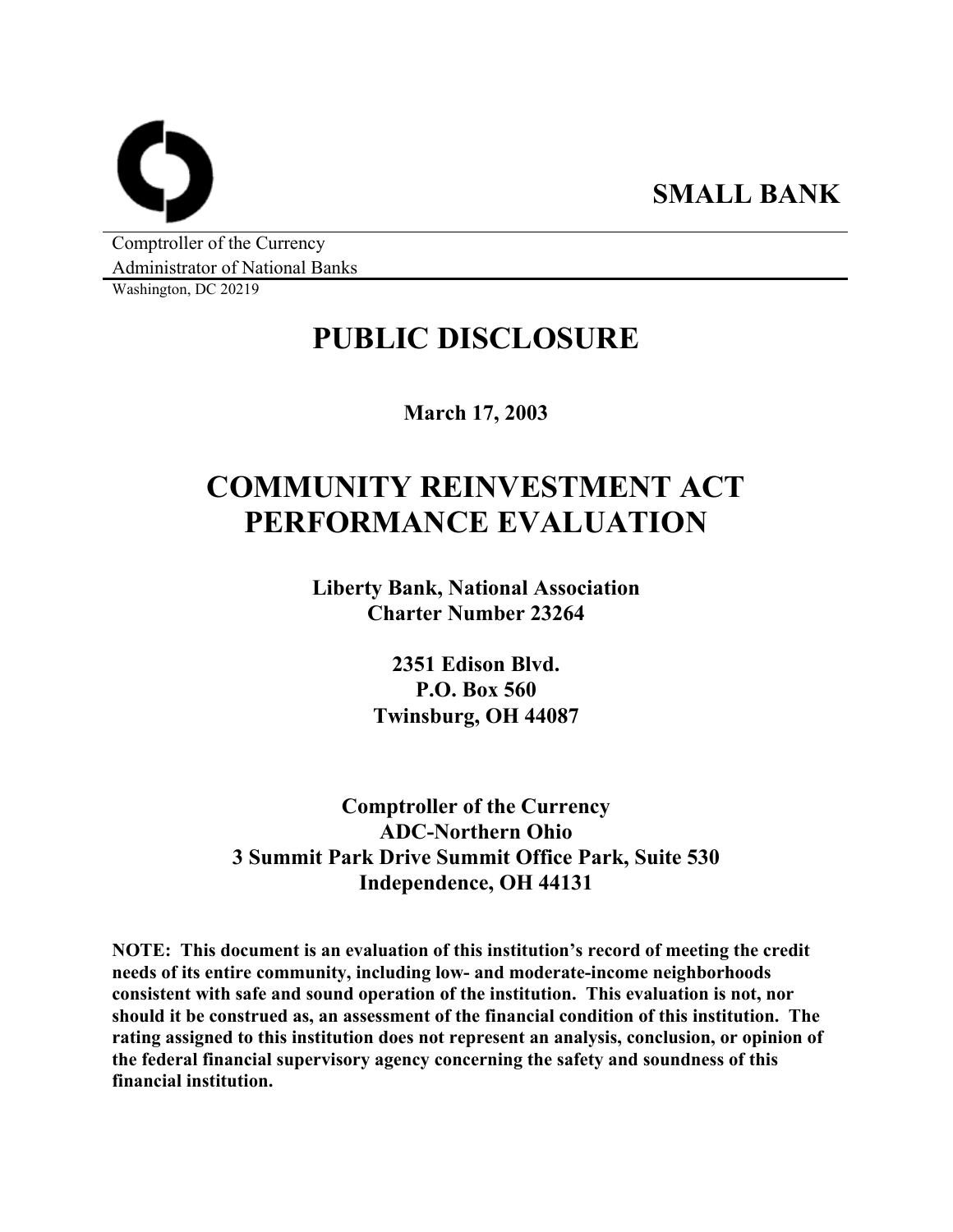### **INSTITUTION'S CRA RATING This institution is rated Satisfactory.**

The major factors that support this rating include:

- A reasonable net loan-to-deposit ratio.
- A reasonable geographic lending of loans within the assessments areas.
- An excellent level of home mortgage loans to borrowers of different income levels.
- No consumer complaints have been filed regarding the bank's performance under the Community Reinvestment Act.

The last CRA performance evaluation for this institution was as of September 30, 1997 and resulted in a satisfactory evaluation.

### **DESCRIPTION OF INSTITUTION**

Liberty Bank, N.A. is located in Twinsburg, Ohio. As of 12/31/2002, average assets were \$45.6 million. The bank has two banking locations. In addition to the main office, the bank has an office in Solon. Both offices offer full lending and deposit services. Both offices have walkup/drive-up ATMs that are 24-hour accessible.

The bank's primary business focus is real estate lending, which represents 72% of the banks loan portfolio. The portfolio consists of 37% consumer real estate mortgage lending, 33% commercial real estate lending, 7% loans to individuals, and 23% commercial loans. The bank has no agriculture loans. Traditional banking products are offered and the bank has tailored its services to meet community credit needs. The bank offers conventional purchase money mortgages and makes small balance loans. Net loans to total assets equal 79%.

There are no financial or legal impediments that could prevent the bank from meeting its community credit needs.

### **DESCRIPTION OF ASSESSMENT AREAS:**

Liberty Bank has two assessment areas (AA). One contains geographies located in the Cleveland, Ohio Metropolitan Statistical Areas (MSA) #1680, and the other contains geographies within the Akron, Ohio MSA #80. Both AAs meet the requirements of the regulations and do not arbitrarily exclude any low- or moderate-income areas. The AAs are contiguous.Since the majority of the banks AA is in the Akron MSA (19 tracts), we are putting more weight on this area than the Cleveland MSA (8 tracts).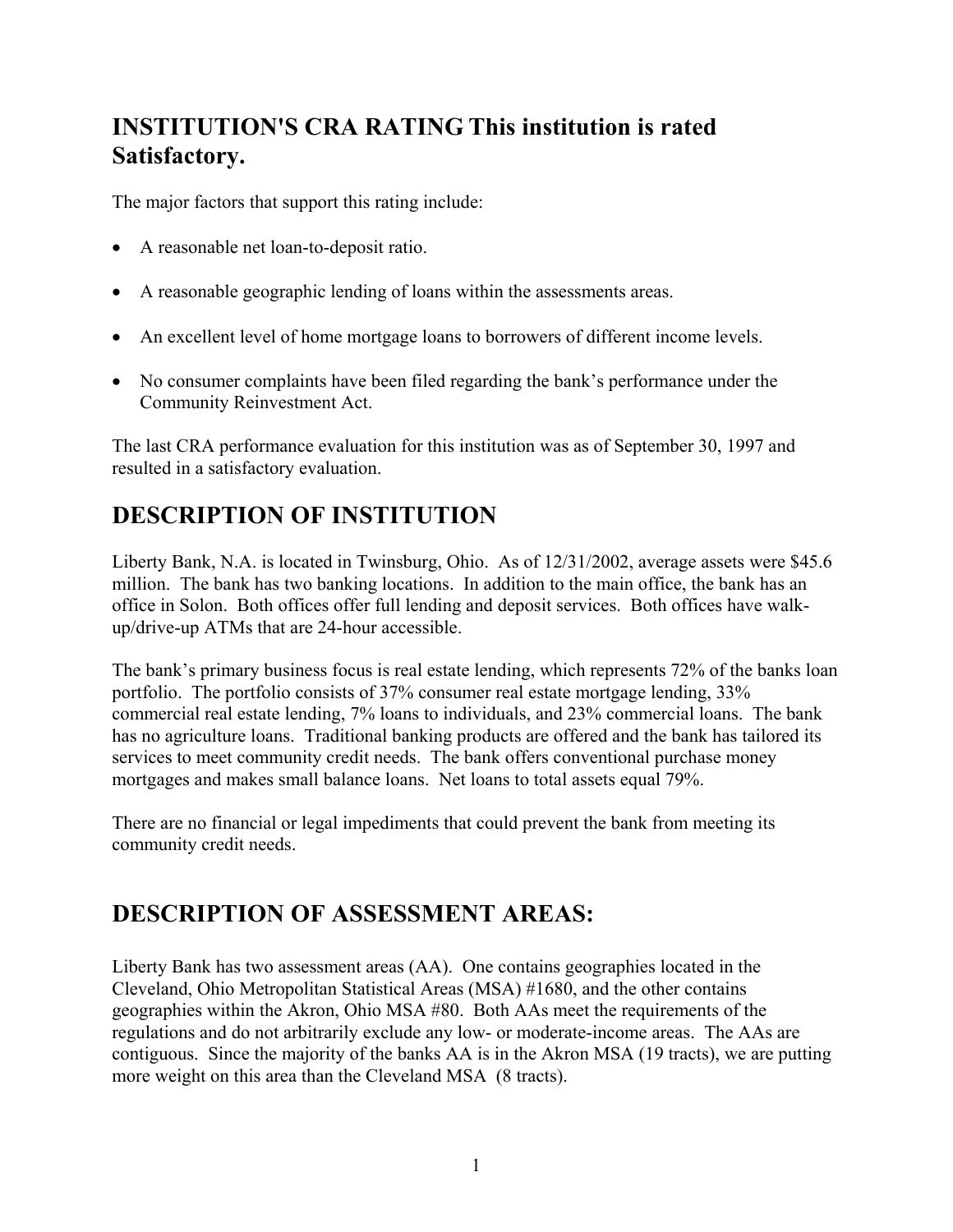#### **Akron MSA #80**

This AA consists of nineteen census tracts. Five tracts are located in Portage County and fourteen tracts in Summit County. Within the AA, there are no low- or moderate-income geographies. In Portage County, there are three middle-income tracts (which represents 16% of the tracts) and two upper-income tracts (which represents 11% of the tracts). In Summit County, there are five middle-income tracts (which represents 26% of the tracts) and nine upper-income tracts (which represents 47% of the census tracts).

Competitors in the AA include large commercial banks, First Merit, Bank One, and National City, as well as several local community banks and savings banks.

The unemployment rate as of February 2003 for Portage County was 6.3%. This is slightly lower than the Ohio state unemployment rate of 6.6% and the national rate of 6.4%. Over the length of the evaluation period, unemployment trends have remained relatively the same with only slight fluctuations. Historically, the Portage County economy is manufacturing oriented. However, retail services are increasing every year. Manufacturing is a primary industry, closely followed by government and retail trade. General Electric is the major employer in the county. The city of Kent is the largest city of the county, closely followed by Aurora and Streetsboro.

The unemployment rate as of February 2003 for Summit County was 6.2%. This is slightly lower than the Ohio state unemployment rate of 6.6% and the national rate of 6.4%. Over the length of the evaluation period, unemployment trends have remained relatively the same with only slight fluctuations. Historically, the Summit County economy is manufacturing oriented. Manufacturing is a primary industry, closely followed by healthcare, and retail trade. Children's Hospital Medical Center and Goodyear tire are a few of the major employers in the county. The city of Akron is the largest city and the major economic area of the county.

The HUD 2002 adjusted median family income in the AA is \$49,582. The 1990 census bureau lists the assessment area population at 90,758 persons, which comprises 25,593 families. Of these families, approximately 9% in the AA are low-income, 11% of the families are moderateincome, 22% are middle-income, and 58% are upper-income. In addition, approximately 4% of the households are below poverty level with 3% relying on public assistance. Twenty percent of the household income in this assessment area is derived from social security. Housing units consist of 76% owner-occupied. The housing units are primarily one-to-four family with a median housing value of \$104,070.

We made one contact with a local government agency within the community to discuss the community's credit needs.

The following credit and non-credit related needs were identified in this AA:

- Affordable housing (i.e. single family rental, multifamily rental, homeownership) for low- and moderate-income individuals.
- Funds for rehabilitation for low- and moderate-income individuals.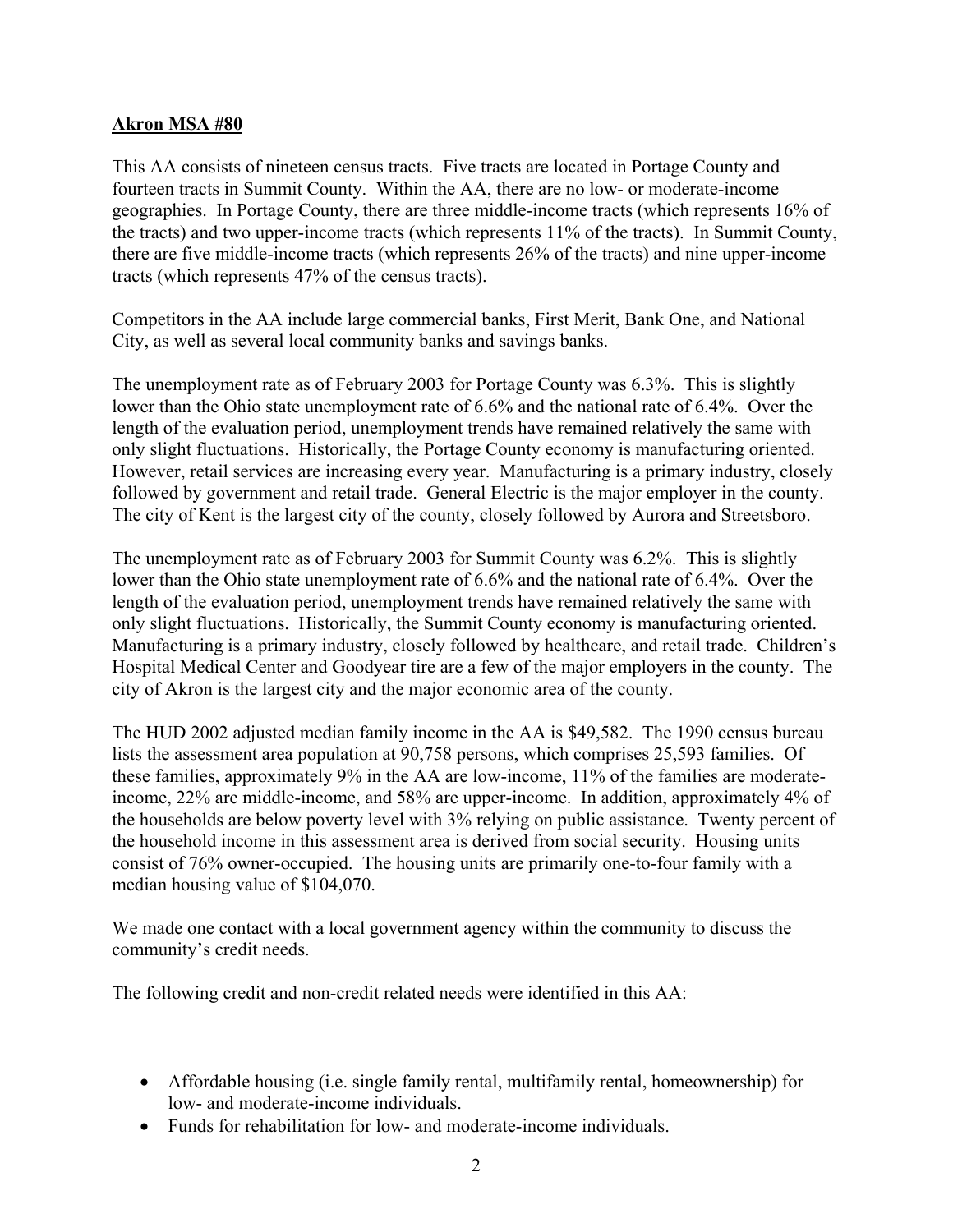- Small business working capital loans to existing and start-up businesses in amounts of \$100M and less. Technical assistance to new and existing small businesses was also identified as a need.
- Social services to low- and moderate-income families, including child care services, counseling and job training, food donation, and health care services.

### **Cleveland MSA #1680**

This AA consists of nine census tracts in Cuyahoga County. Within the AA, there are no low- or moderate-income geographies. There is one middle-income census tract (which represents 11% of the tracts) and eight upper-income tracts (which represents 89% of the tracts).

Competitors in the AA include large commercial banks, National City, Key Bank, and Charter One, as well as several local community banks and savings banks.

The unemployment rate as of February 2003 for Cuyahoga County was 6.9%. This is slightly higher than the Ohio state unemployment rate of 6.6% and the national rate of 6.4%. Over the length of the evaluation period, unemployment trends have remained relatively the same with only slight fluctuations. Historically, the Cuyahoga County economy is manufacturing oriented. Wholesale and retail trade is also a primary industry, closely followed by health services, education, and government. American Greetings, Cleveland Clinic Health System, and Case Western Reserve University are a few of the major employers. The city of Cleveland is the economic center of the county.

The HUD 2002 adjusted median family income in the AA is \$60.570. The 1990 census bureau lists the assessment area population at 23,823 persons, which comprises 6,817 families. Of these families, approximately 6% in the AA are low-income, 9% of the families are moderate-income, 15% are middle-income, and 70% are upper-income. In addition, approximately 2% of the households are below poverty level with 1% relying on public assistance. Twenty-five percent of the household income in this assessment area is derived from social security. Housing units consist of 78% owner-occupied. The housing units are primarily one-to-four family with a median housing value is \$147,054.

We made one contact with a local government agency within the community to discuss the community's credit needs.

The following credit and non-credit related needs were identified in this AA:

- Affordable housing (i.e. single family rental, multifamily rental, homeownership) for low- and moderate-income individuals.
- Small business working capital loans to existing and start-up businesses in amounts of \$100M and less. Technical assistance to new and existing small businesses was also identified as a need.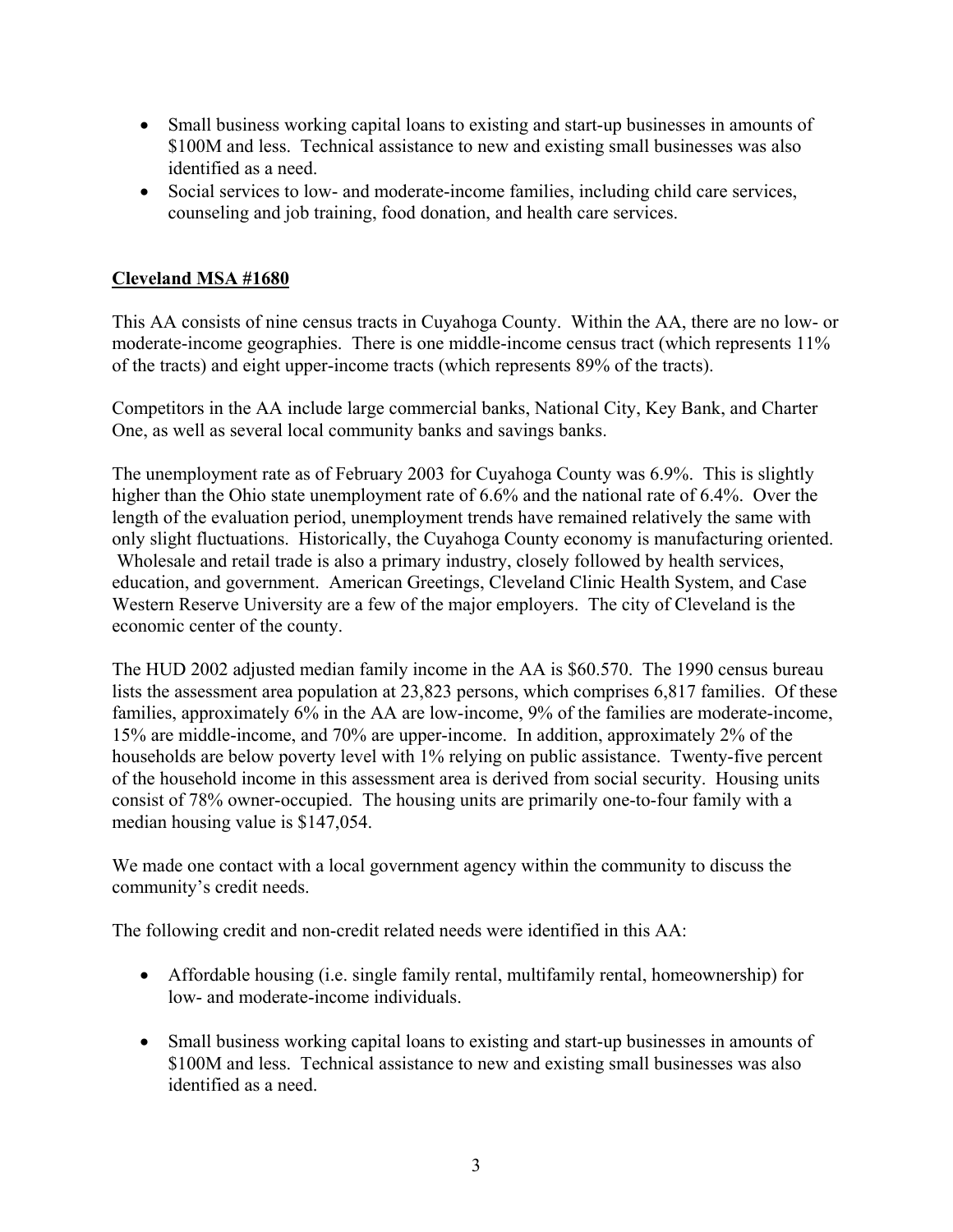• Social services to low- and moderate-income families, including child care services, counseling and job training, food donation, and health care services.

### **CONCLUSIONS ABOUT PERFORMANCE CRITERIA**

### **Loan-to-Deposit Ratio**

Liberty's loan-to-deposit ration meets the standards for satisfactory performance. The bank's average quarterly net loan-to-deposit ratio for the time period December 31, 1997 through December 31, 2002 is 93.18%. The banks loan to deposit ratio has remained relatively stable, increasing slightly from year-end 1997 (97.09%) to year-end 2002 (100.23%). The bank's loan– to-deposit ratio is higher than the average performance of similar sized institutions. In comparison to its state peer group of banks of similar size 70.46%, Liberty's loan to deposit ratio is good.

### **Lending in Assessment Area**

Liberty's record of lending in the assessment area is adequate. The following table details the bank real estate lending and commercial lending within the assessment area by number of loan originations and dollar volume since its last CRA evaluation. Fifty-five percent of loans sampled were made within the AA. The following table illustrates this conclusion. The Public evaluation covers the bank's lending activity of all HMDA loans originated during the period October 1997 through December 31, 2002 as well as a sample of commercial loans from the same period. Our rating is based on the total number of loans reviewed that were made in the assessment area.

| <b>Record of Lending within Assessment Area</b> |                               |               |      |               |                                |               |      |               |
|-------------------------------------------------|-------------------------------|---------------|------|---------------|--------------------------------|---------------|------|---------------|
|                                                 | <b>Within Assessment Area</b> |               |      |               | <b>Outside Assessment Area</b> |               |      |               |
|                                                 | #                             | $\frac{0}{0}$ |      | $\frac{0}{0}$ | #                              | $\frac{0}{0}$ |      | $\frac{0}{0}$ |
| <b>Total HMDA Loans</b>                         | 69                            | 54%           | 5555 | 47%           | 59                             | 46%           | 6175 | 53%           |
| <b>Total Commercial</b><br>loans Sampled        | 12                            | 60%           | 1615 | 80%           |                                | 40%           | 395  | 20%           |
| <b>Total Loans</b>                              |                               | 55%           | 7170 | 52%           | 67                             | 45%           | 6570 | 48%           |

### **Lending to Borrowers of Different Incomes and to Businesses of Different Sizes**

Liberty's distribution of residential real estate loans to borrowers of different income levels is excellent. The bank is providing funds for home loans, rehabilitation loans, and small business financing. These were identified as credit needs in the area. The level of loans reflects the demographics of the bank's assessment area. Lending to low-income borrowers in the Akron MSA is slightly lower than the percentage of low-income families, but lending to the moderateincome borrowers is much higher than the percentage of moderate-income families; therefore, it is considered excellent. Residential real estate loans to low-income borrowers are higher in the Cleveland MSA, and are considered good.